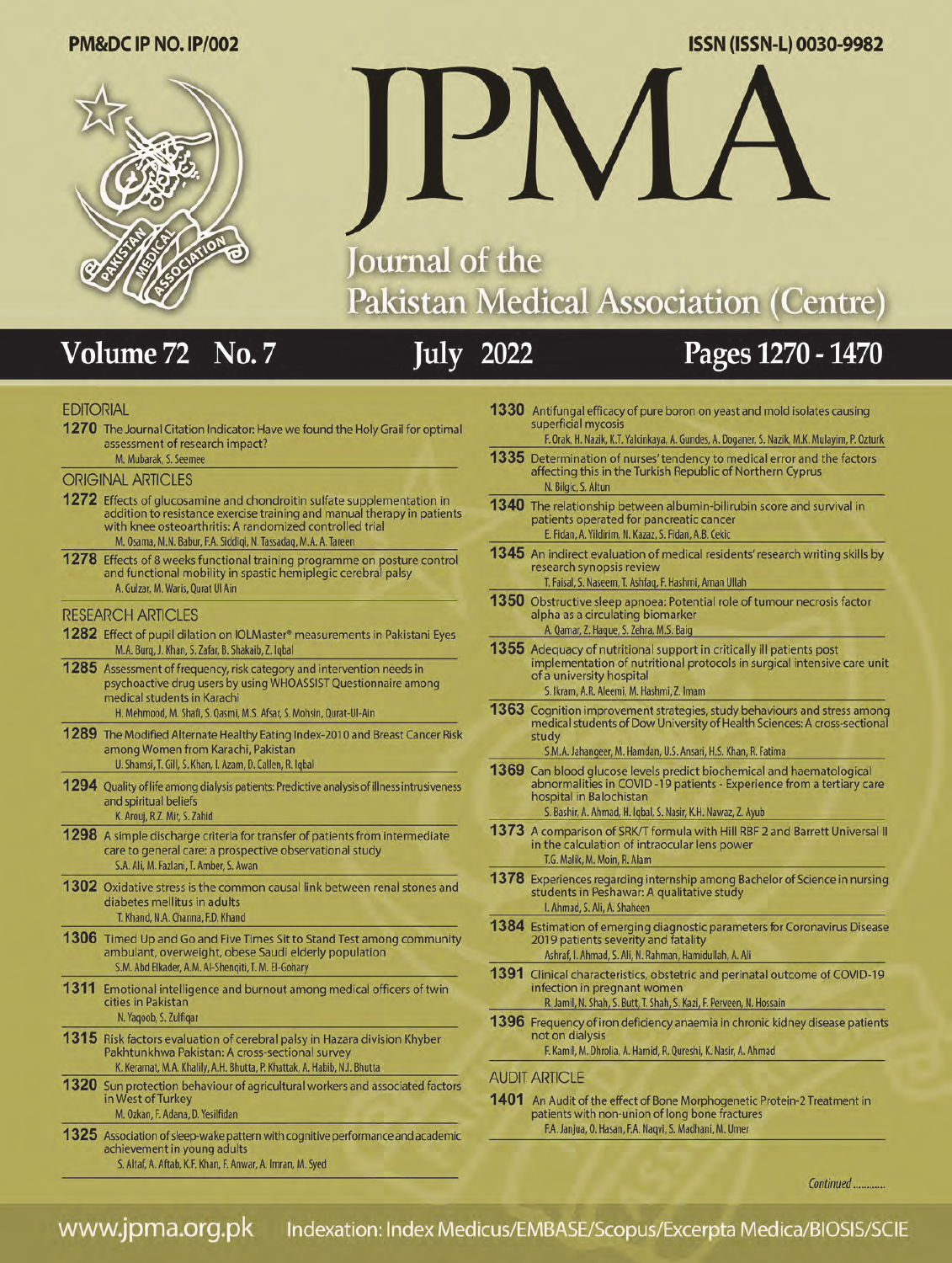

ISSN (ISSN-L) 0030-9982 Impact Factor - 0.781

## Journal of the Pakistan Medical Association (Centre)

#### **Editorial Board**

**Chairman** Sarwar Jamil Siddiqui **Editor-in-Chief** Fatema Jawad **Associate Editor-in-Chief** Huma Qureshi **Associate Editors** Qudsia Anjum Fasih

**Editor, Students' Corner Statistical Reviewers** 

#### **Managing Secretary Administrative Secretary Members**

Aamir Raoof Memon Mohammad Wasay Aisha Mehnaz Nilofer Safdar Ali Yawar Alam Nosheen Zehra Anwar Siddiqui **Ramsha Zaheer** A.R. Jamali Rehman Siddiqui Asad Pathan Rubina Naqvi (Rubina Naqvi )<br>Asif Khaliq (Rubina Nasar Bushra Shirazi Sadiah Ahsan Farooq Azam Rathore Salman Adil Fehmina Arif Shahid Shamim Gulnaz Khalid Sharaf Ali Shah Iqbal Afridi Sohail Akhtar Khalid Zafar Hashmi **Uzma Fasih** Kiran Ejaz Yasmin Wajahat Masood Ali Shaikh Zubaida Masood Mehwish Kashif Mirza Naqi Zafar

#### **International Advisors**

Diaa Essam EL-Din Rizk (KSA) Sanjay Kalra (India) Farhad Handjani (Iran) Seerat Aziz (USA)<br>Farrokh Habibzadeh (Iran) Shabih Zaidi (UK) Farrokh Habibzadeh (Iran) Gerry Mugford (Canada) Sultan Ayoub Meo (KSA) Itrat Mehdi (Oman) Tanveer Azher (Canada) M.B. Heyman (USA) Zohra Zaidi (UK)

Sina Aziz Syed Muhammad Mubeen

Mehwish Hussain, Nazish Masud Syed Muhammad Zulfiqar Hyder Naqvi Tayyab Raza Fraz Mahjabeen Khan Anwar Ali Khawaja Ahmed Abdul Majid

Aamna Hassan Muhammad Jamal Uddin **Muhammad Shahzad Shamim Rumina Hasan** Kaleem Thahim Syed Mamun Mahmud Manzoor Hussain Zakiuddin G. Oonwala

Ahmed Badar (KSA) Mohammad Bagher Rokni (Iran) Amin Muhammad Gadit Mubeen Fatima Rafay (Canada) Mihnea Alexandru Gaman (Romania)

The Journal of Pakistan Medical Association (JPMA) is published monthly from PMA House, Aga Khan III Road, Karachi-74400, Pakistan.

All articles published represent the opinion of the authors and do not refl ect offi cial policy of the journal. All rights reserved to the Journal of the Pakistan Medical Association. No part of the Journal may be reproduced, stored in a retrieval system, or transmitted in any form or by any other means, electronic, mechanical photocopying, recording or otherwise, without prior permission, in writing, of the Journal of the Pakistan Medical Association.

Price: Rs.1700.00 (Single Issue)

Annual Subscription 20,000 in Pakistan and US\$ 450.00 for overseas countries (including air mail postage).

Publication Office: PMA House, Aga Khan III Road, Karachi-74400, Pakistan. Telephone/Fax: 9221-32226443.

E-mail: editor@jpma.org.pk

Volume 72, Number 7

## July 2022 Pages 1270 - 1470

#### SYSTEMATIC REVIEW

- **1406** Effects of task oriented rehabilitation of upper extremity after stroke: A systematic review
	- M. Hussain, A. Fatima, A. Ahmad, S.A. Gilani

SHORT COMMUNICATION

**1414** Paediatric vocal fold nodules: management strategies to restore normal phonation-Speech-Language Pathologists perspective: A cross-sectional survey

M. Iqbal, N. Mumtaz, G. Saqulain, N. Iftikhar

#### SHORT REPORT

**1418** Comparison of classic constraint-induced movement therapy and its modified form on upper extremity motor functions and psychosocial impact in hemiplegic cerebral palsy

M.T. Afzal, I. Amjad, M. Ghous

**1422** Emergency management of avulsion injuries: from home to clinic: A multicentre cross-sectional survey among medical doctors and general public

M. Alam, V. Faraid, L. Alam, A. Yousaf, P.J.A. Shah, M. Wahid

**1426** Relationship between platelet-to-lymphocyte ratio and Coronary Artery Lesion in non-diabetic patients with coronary heart disease M. Han, Y. Sun, N. Li

#### CASE SERIES

**1429** Criss cross heart: A challenging diagnosis A.M. Sheikh, A. Kanwal, H. Sattar

#### CASE REPORT

- **1432** Intraosseous Schwannoma of fibula: A case report S.M. Ali, K. Aftab, S. Habib Ul Hassan, S.A.A. Jilani
- **1435** The journey from drug addiction to drug recovery; a case report of an inpatient rehabilitation M.Y.M. Afaq, T. Rehna, Z. Akhtar
- **1438** A rare double-delta sign in a bucket handle tear of lateral meniscus: A case report

R. Zeb, U. Zeb, R. Sibtain

**1441** Drug-induced duodenal perforation in the paediatric patient with thalassemia major, an unreported side effect of iron- chelating agent: A case report

F. Z. Shakir, R. Sultan, R. Siddiqui, M.Z. Shah, A. Javed, N. Maryam

#### RECENT ADVANCES IN ENDOCRINOLOGY

**1444** Endoscopic intragastric balloon: A novel therapy for weight loss R. Jaleel, N. Kapoor, S. Kalra

#### PRIMARY CARE DIABETES

**1447** Rights and Responsibilities in Diabetes Care S. Kalra, M. Verma, N. Kapoor

#### **BAROCRINOLOGY**

**1449** Person-centered choice of anti-obesity Pharmacotherapy S. Kalra, S. Arora, N. Kapoor

#### EVIDENCE BASED NEURO-ONCOLOGY

**1451** High-Grade Supratentorial Intraventricular Tumours in Adults M. Khalil, A. Tameezuddin, S.K. Bakhshi, M.S. Shamim

#### IMAGING CORNER

**1454** Extraosseous soft tissue uptake-in Multiple Myeloma K.B. Mir, S. Fatima, S. Batool, N. Marwat, M. Faheem

*Continued ............*